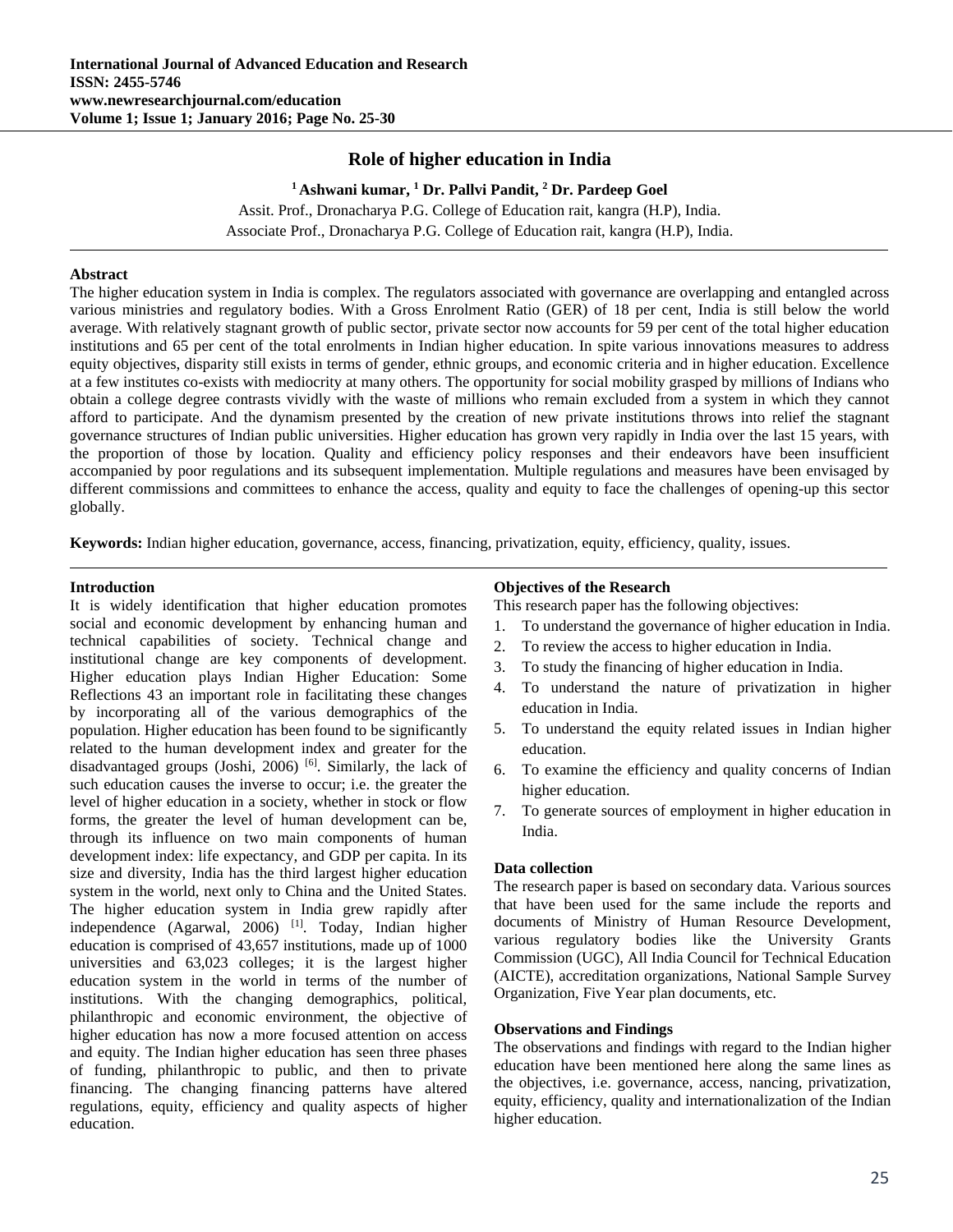#### **a. Governance**

In India, the Ministry of Human Resource Development (MHRD), Department of Higher Education is the Apex body of governance, acting more as an umbrella organization. Indian higher education consists of fifteen regulatory bodies performing overlapping roles in addition to influences from few other ministries too. The judicial interventions have at several times complemented or contradicted the objectives associated with higher education (Agarwal, 2006)  $[1]$ . It thus results into ambiguity related to policy understanding, policy implementations, accountability, and answerability. It has also been often criticized that the higher education system is influenced by political ideologies (NKC report,  $2009$ )  $[12]$ . Higher education being the joint res possibility of both the Central and the State governments, the state/provincial governments' shares a lion's share of about 85 per cent and to that extent influence higher education.

### **b. Access**

India has the largest higher education system in the world by the number of institutions with around 1000 universities and about 43,023 colleges. But it ranks third in terms of enrolments with about 25 million students (UGC, 2013). The Gross Enrolment Ratio (GER) has seen steep growth in recent past decade, which is appreciable considering the ever increasing population and thereby the relevant age cohort in absolute terms.

During the last five years the GER has increased more than 5 per cent and for some of the disadvantaged sections of the population it has been much more. With a GER of 25 per cent, India still lags behind world average, the averages of other countries including its growth sharing BRICS nations, and even the average of developing nations. But the GER attainment of 25 per cent is a result of increase in social demand and deliberate policy efforts to improve access (MHRD, 2013). Besides low GER, there exists demand supply gap in higher education in India. On the demand front, the rising population of the age-cohort, increased numbers of secondary education pass-outs, increased social and private returns to higher education induce the pressure to raise the access to higher education, whereas public higher education lacks enough funding from its competing and prioritized ends. Ever since the higher education has opened up to the private sector, it has shared most of the responsibility of increasing access. Of various types of institutes, 57 per cent are State Universities, 25 per cent Deemed Universities1, 26 per cent Private Universities, 17 per cent Central Universities, and other Deemed University is an institution that has been awarded a "Deemed" status by the MHRD given that it has acquired the characteristics of a university as demonstrated by the diversity of its programmes, the quality of research, and proven contributions to innovation and teaching. They get approvals through and proven contributions to innovation and teaching. They get approvals through Notifications of Central Government. They have degree granting power and are regulated as per the UGC [Institutions Deemed to be Universities] Regulations, 2014, which is a comprehensive regulatory framework covering the establishment and operation of such universities including eligibility criteria, infrastructure, funding, etc. 10 per cent comprising of various Institutes of National Importance and other university level institutes (UGC, 2013). Thus the non-public sector accounts for a higher share than public sector.

In Indian higher education, about 86 per cent of students are enrolled at undergraduate level and only about 24 per cent are enrolled at post graduate level. Surprisingly, diploma and certificate education has a 10 per cent enrolment as it is considered as an available provision for those who are not able to make it in the mainstream higher education. Unfortunately, for a nation aspiring to become a knowledge economy, a trivial 1 per cent enrolment in research would not be praiseworthy (UGC, 2013).

It has been observed that the share of enrolment in traditional courses viz., humanities, social sciences and pure/natural sciences has declined during the last one decade and the same trend is likely to continue in near future. The inclination for professional courses and thereby enhanced enrolment is favoured by increased private providers and other stakeholders, who anticipate better job prospects. This is likely to hamper the basic research output. The contribution of India in research publication has increased during last one decade but compared to its contemporary developing nations its growth has not been appreciable (DST, 2013). Further the Distance education accounts for 26 per cent of the total students' enrolments and the remaining 74 per cent is the share of classroom teaching in higher education (FICCI, 2014). Detailed bifurcation of the faculty-wise enrolments.

| <b>Stream</b> (Category) | $%$ age |
|--------------------------|---------|
| Science:                 | 42.23   |
| Arts                     | 49.26   |
| Commerce:                | 20.60   |
| Engineering technology;  | 41.25   |
| Medicine,                | 23.06   |
| Law                      | 19.05   |
| Education                | 16.52   |
| Agriculture              | 17.56   |
| Veterinary services;     | 12.36   |
| Other:                   | 3.26    |

This growth has been greatly compressed into only a few areas. First, most of the growth has occurred primarily in professional fields, especially engineering and management. Second, the growth has occurred in teaching rather than in research, with public research in India highly concentrated in autonomous research institutes instead of universities. Third, most of the growth has been in private institutes rather than public ones. And fourth, because the most dramatic growth has been in professional education such as engineering and management, the humanities and social sciences have been neglected. Such rapid growth, concentrated in private rather than public institutions and focused on only a few professional fields, has given rise to four crucial challenges. These are the need to ensure quality, to build graduate education and research universities, to provide equity of access, and to build excellent liberal arts universities. This chapter considers ways in which the growth of the higher education system has been compressed and the challenge that have followed, and provides suggestions for how these challenges can best be tackled. The problem of quality Engineering, pharmaceuticals, business, and computer applications have been the recipients of most of the growth in higher education in India. Both the number of engineering colleges and their enrolment have grown at a rate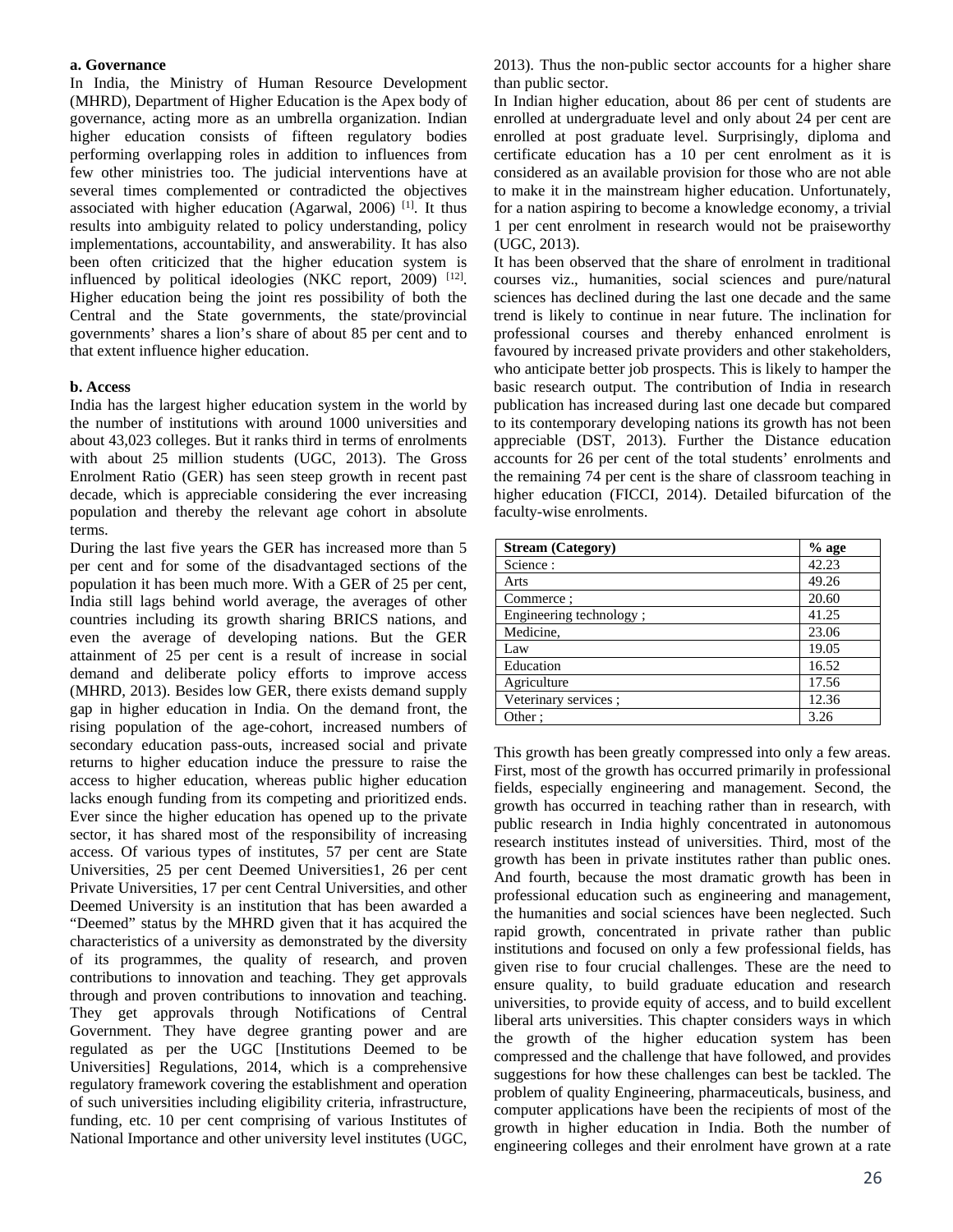of 20% a year for 15 years. At the height of this boom—from 1995 to 2010—India opened the doors to approximately one new engineering college and one new management institute each day. In 2012–13, India had around 3,500 engineering colleges and 2,500 management institutes 4 in 2013, out of the nearly 1.5 million approved engineering seats, almost 1.2 million new students were admitted to various engineering programs across India. This is a 30-fold increase over the 1983 annual enrolment of 40,000 engineers. This growth has contributed directly to India's abundance of engineers, but raising their quality is a pressing concern and represents the first challenge. To keep the quality of an engineering education level with the quality it had 30 years ago (hardly an ambitious goal), the number of faculty would need to have increased 30 fold. Because PhDs in science and engineering have only doubled and those holding a Master's degree in science and engineering have only tripled, the number of those who have achieved the credentials to teach at the tertiary level has not kept pace, so the number of faculty needed to ensure quality teaching falls very short. In fact, a severe faculty shortage affects almost every Indian institute. Various attempts have been made to address the quality problem. Most of these have focused on regulation, which can dictate the physical infrastructure for institutes and the qualification requirements for faculty. More useful measures have taken the form of various schemes to entice Indians with PhDs who are working overseas to come back home (an example is the Ramalingaswani Re-entry Fellowship programme) and programmes to make a career in academics and research more attractive to recent graduates (suchas the J.C. Bose National Fellowship programme).6 Such programmes will have some impact, but it will be felt mainly at the top end of the institutional scale. Well over half the faculty at the great bulk of institutes in India are 'temporary' faculty who do not have to meet the requirements, and who have to date displayed little interest in graduate programmes or research. It seems that trying to regulate quality into institutes has largely failed. Instead, a combination of market and institutional mechanisms has much greater potential for providing an effective boost to quality in education. For many years, when demand for professional course seats exceeded supply, tertiary institutions had little incentive to improve the quality of their faculty or their facilities. The supply of places at institutes of higher learning has now exceeded demand in India for the last five years in the southern states of the country, 7 and institutes are finally being forced to compete with each other to attract enough students. Simply relying on the market to weed out those institutes that cannot perform at an improved level and thus provide a higher-quality education, therefore, will address much of the problem.

### **Financing**

The responsibility of financing higher education is shared by both public and private sector. Even in public sector it's a joint responsibility of Central/Federal government as well as State/Provincial government. India being a developing economy, amongst competing governmental priorities higher education is treated as a "merit 2 good." About 80 percent of the public higher education funding has been sourced from State governments and about 20 per cent from the Centre. Of the 80 per cent State government funding about 82 per cent goes in non-plan expenditure, i.e. routine administration and

maintenance and hardly in any capacity building (FICCI, 2011) [4]. The Central government spending is lopsided towards central universities and centers of excellence serving hardly 3 per cent of the total students. While the trend has always been upwards, the total public expenditure on higher education at about 1.25 per cent of the GDP, is by any standards certainly insufficient (UGC, 2012). The private expenditure on higher education has increased about 12.8 times during last one decade. The household expenditure on higher education shows that the share of tuition and other fees have increased to about 53 per cent, which largely due to increase in the share of private institutions.

#### **Privatization**

Kapur and Mehta  $(2007)$ <sup>[7]</sup> described the evolution of privatization in Indian higher education using a phrase, "from half-baked socialism to half bake capitalism." They argued that much of the massive privatization has not resulted from ideological commitments of key actors but is instead a result of collapse of the state system resulting in weak ideological and institutional foundations. Trends show that of the various forms of institutes of higher education that exists, the number supported by public funding have stagnated by growth (like the central and state universities, aided colleges, etc.) and rather the numbers with private funding have witnessed a speedily rising growth (like the private universities, deemed universities, unaided colleges, etc.) (Agarwal, 2006) [1]. Within a small duration of five years from 2001–2006 the unaided private higher education accounted for 63 per cent (from 43 per cent in 2001) of the total higher education institutes and 52 per cent (from 33% in 2001) of the total higher education enrolments (FICCI, 2011)  $[4]$ . Since 2005–2011, the State Private Universities have witnessed a fifteen-fold rise in the number of institutes from 6 to 94. Of the 130 Deemed Universities, 73 are in the private sector. About 1 per cent of colleges have been granted an autonomous status (FICCI, 2011) [4]. Quiet obviously most of this growth of private higher education has happened in the more marketable professional courses like engineering, medicine, management, computer applications, etc. ranging between 50 per cent to 95 per cent of the private institutions.

Been the first to permit private engineering colleges, and student demand followed. Recent work by Chandra shekhar and Sharma shows how, over the last 10 years, 5 million students migrated from states such as Bihar, Uttar Pradesh, West Bengal, and Rajasthan to prosperous states such as Karnataka, Maharashtra, and Delhi in search of an education. That migration prompted other states to join in the private education boom to meet the demand of their own students. By 2013, many other states—such as Madhya Pradesh, Gujarat, and Punjab—had caught up, and their share of engineering students now reflects their share in the population.

#### **The need to build graduate education and research universities 10**

The concentration by field has combined with a focus on teaching programmes. Graduate technical education has stagnated relative to undergraduate education. There are some signs of life now, with the better private engineering colleges starting Master's degree programmes and the Indian Institutes of Technology (IITs) growing their PhD programmes in a big way. But India will need 10 years of increased output to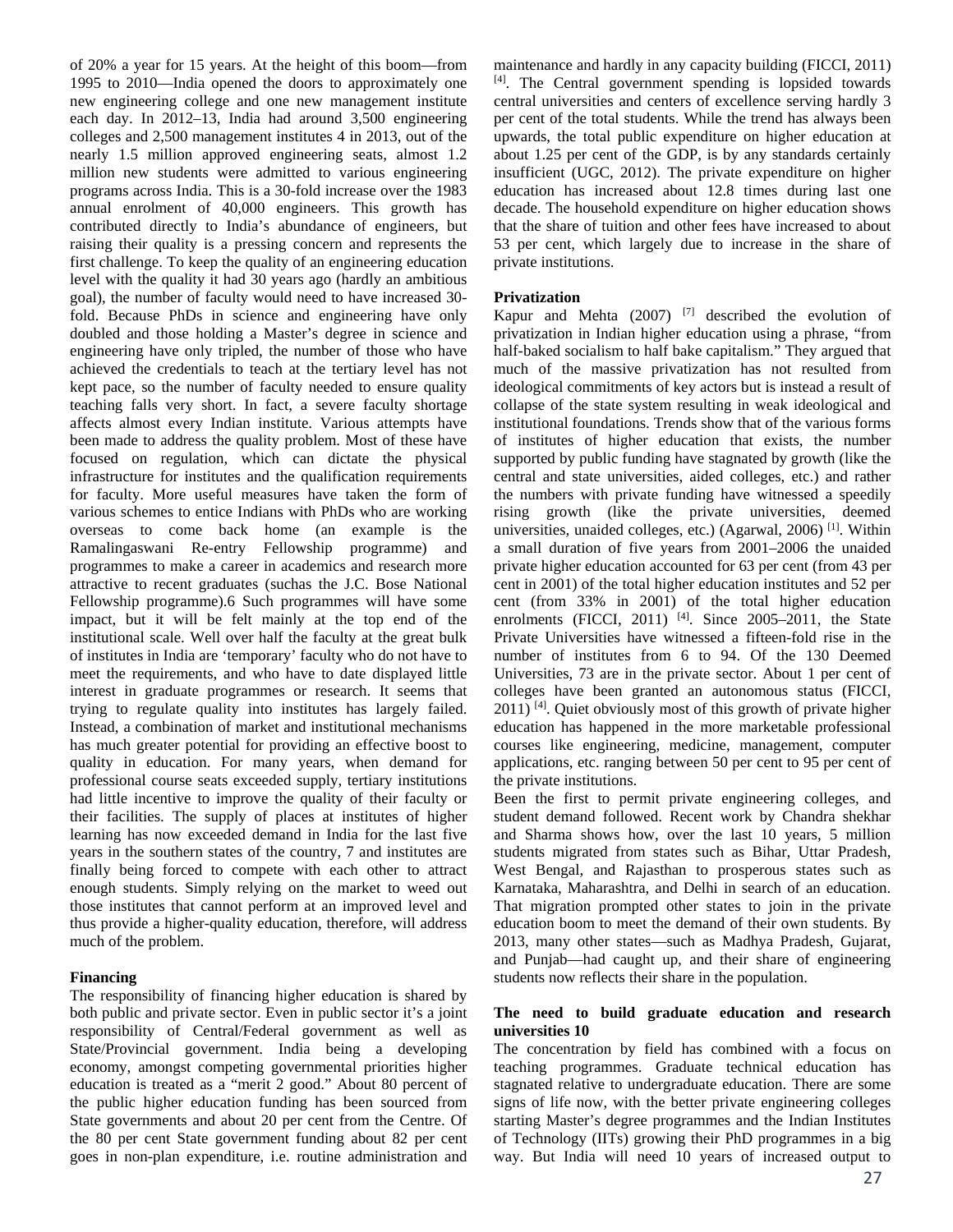address the faculty shortages just at the top technical institutes, even before beginning to substantively address the shortages that are rife across the country's mainstream technical education system. Even at the very top, a recent article indicates that the 15 IITs have over 2,000 faculty vacancies equivalent to more than one third of its total faculty positions.

Thus the second challenge is to raise the quantity and quality of graduate technical education, an issue linked to where public research is done. Although India was also an early investor in public scientific research, this investment went overwhelmingly into autonomous scientific research institutions. The result of doing scientific research in autonomous institutions has been that research has largely bypassed the university system. A few leading institutes, especially the IITs, are now focusing much more on research than they did in earlier years,13 but most publicly funded research is still done in autonomous institutes. Although research in the higher education has grown (from 1% to 4% of national research and development, or R&D, ) over the last 20 years, even its current level of 4% compares poorly with an international norm of 15% to 25% of national R&D spending. Instead India continues to locate over 90% of its public research spending within autonomous institutes.

Every other major economy concentrates public research within the university system. Doing public research within the university system is a longest abolished international principle. High-quality graduate education requires research, and combining research and teaching will benefit both. World-class graduate education requires teachers who do research. And the benefits to be had by combining research and teaching do not f low only one way, to teaching. Research too benefits, which is particularly important for India's innovation system. The successful experience of the Republic of Korea and Taiwan, Province of China, for example, indicates that the f low of innovation runs sequentially from industrial development to industrial in-house R&D and then to public scientific research. An industrial sector competing with the best firms in the world in increasingly sophisticated industrial sectors is a requirement for sustaining investment in in-house R&D, and strong inhouse R&D.

### **Undergraduate engineering student intake by states**

The more advanced technological sectors in Indian industry are only now capable of utilizing, and therefore sustaining, public investment in scientific research. By combining this research with teaching, the Indian economy will get the primary benefit of doing research: availability of trained researchers. The issue of the isolation of Indian public research has simply received no public attention and is not on the reform agenda. Indeed, at a minimum India should grandfather the problem and allocate increases in public research spending to the higher education sector. Instead, the problem is perpetuated. In the government's 11th Plan (2007–2012), new autonomous public research institutes were initiated; in the current 12th Plan (2012–2017), doors are opening on another seven public research institutes.16 Opening new autonomous research institutes outside of the higher education system remains the number one long-term problem with the Indian higher education system. It is foolish to remain oblivious to something where contrary international evidence is so overwhelming, so well founded, and so well known.

### **Providing equity of access**

The rapid growth of the Indian education system has overwhelmingly taken place in the private sector, leading to concern about equity and access. Engineering enrolment rose from 15% in private institutes in 1960 to over 90% by 2006– 07.17 Growth in public-sector higher education over the last 30 years has been small, with some renewed investment only in the last eight years. Obtaining clear data on just what proportion of spending on higher education is put towards public education and what is put towards private education is not easy in India. The official numbers indicate that India spends around 0.5% of GDP on higher education.19 My very rough—estimate indicates that private spending on higher education is about 2% of GDP.20 Why does this not show in the official data? Many private engineering and medical colleges charge before the admission what are called 'capitation fees'—they collect a certain amount as a cash donation (sometimes with no receipt) and put this in a trust that is formed to receive the money. The amount charged for the capitation fee varies considerably, based on course and institute desirability. A good private engineering institute in Maharashtra, for example, would charge an official fee set by the state of US\$1,500 per year, but would add a capitation fee of US\$15,000 as an immediate, one time 'donation' to the trust before admission is granted. The fees for attending a medical college would be even more extreme. Overall, Indian higher education is increasingly private and increasingly expensive, in spite of the growing state regulations regarding what can be charged and who can be admitted. The fact that spending on private education is evident in surveys of consumer spending but not in official education data means that capitation fees, long made illegal, are alive and well.21 The conclusion is clear: as Kapur and Mehta put it in the title of their 2004 [9] paper, Indian education has gone from 'half-baked socialism to half-baked capitalism'.

So the fourth challenge is to provide equity of access for all Indians. Only the very best performing poor (who get into some leading public institutions such as the IITs on merit) have access to high-quality education. They cannot afford the bulk of private education on offer, and they cannot access loans because the fees must be paid unofficially in cash. The result is that student loans cover less than 3% of students; this is in substantial contrast to the situation in the USA, the United Kingdom, and Australia, where more than 50% of students obtain student loans.23 Reforms that free all institutes to charge the fees they wish would allow poor students to obtain loans for their education. The state could then guarantee all student loans, which could be made available through the banking system. These loans could be repaid in an equitable way. One of the most interesting approaches to student loan repayment is the Australian system, where education loans are repaid through a surcharge percent on income tax paid.24 This has the merit of speeding up repayment for those earning more and reducing or eliminating it for those in low paying occupations. Finally, there is no reason for the state to subsidize the tuition of professional courses at the IITs or Indian Institutes of Management (IIMs), where median earnings after graduation comfortably cover the cost of education. The money saved by not subsidizing professional education could be used to fund a loan or grant programme for poor students.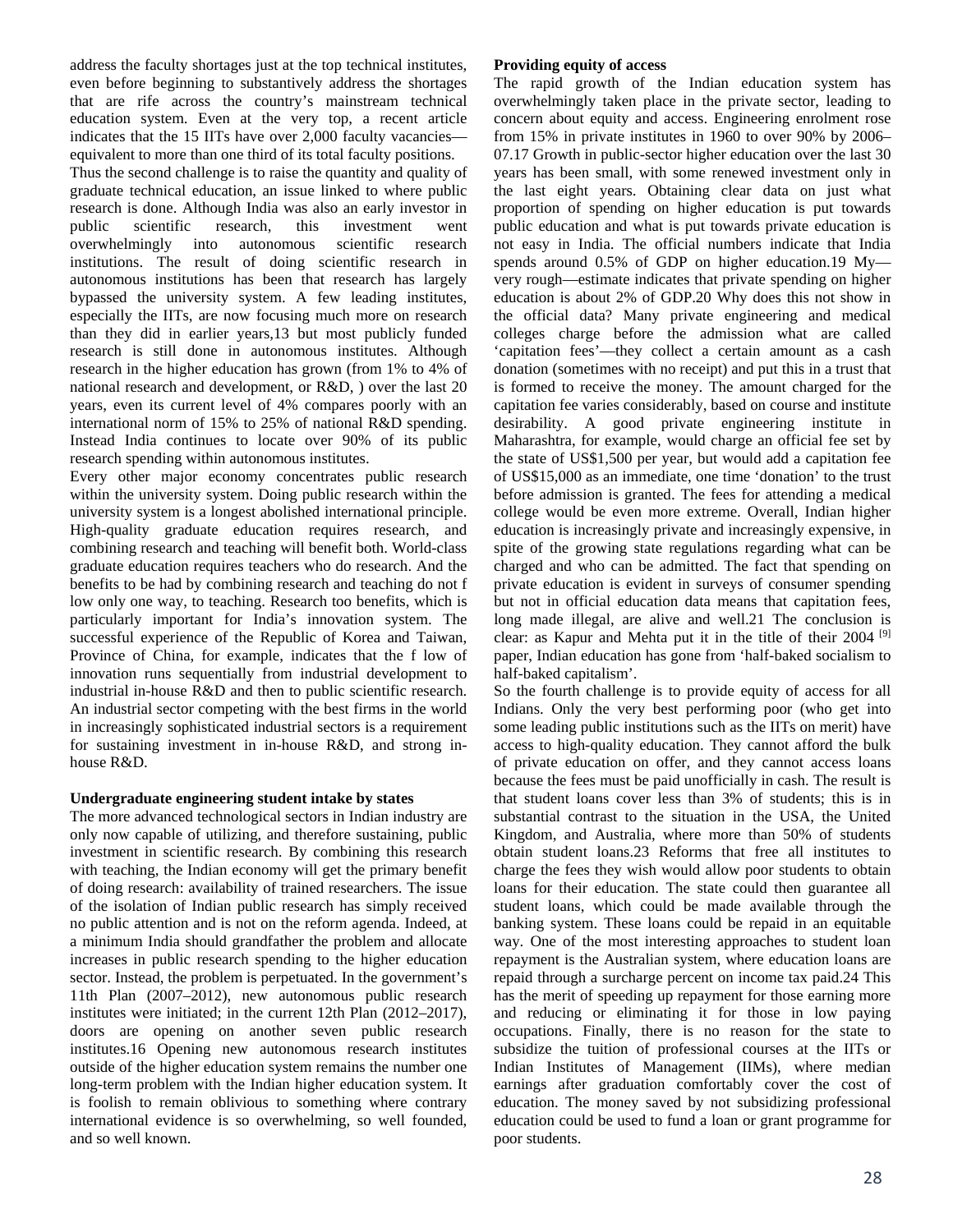#### **Building world-class, full-service research universities**

A focus on professional fields has the corollary of neglect of the social sciences and humanities. India today THE GLOBAL INNOVATION INDEX 2014: Higher Education in India arguably does not have even a single world-class, full-service university. The country requires several. The last 10 years have begun to see some private investment in liberal arts colleges and a few endowed universities. Much remains to be done, however, to build full-service universities that provide an excellent education in the humanities and social sciences. The abundance of political and intellectual freedom in India can help the liberal arts to thrive, and the country's education policy should make full use of this advantage. The most elusive feature of a world-class institute is excellence. Excellence is hard to define—most university presidents who have it say it is 'in the water'. But in whatever way it is defined, excellence is sorely missing in Indian higher education.

Only at the Indian Institute of Science (IISc) Bangalore, the country's IITs, and some IIMs can one find excellence in abundance. Creating a culture of excellence in an existing educational institution that is only mediocre is a much harder task than growing new fields in an institution that already has it. Because of this, India's best chance of creating a few worldclass, full service universities is to grow its IITs and its IISc into full-service universities, where graduate and undergraduate educations are combined and where science, engineering, and the liberal arts and humanities are all of equal merit. Establishing full service universities from the IITs and IISCs should be the Indian government's project for the next 20 years.

#### **Conclusions**

The relatively small reform of the early 1980s of allowing private colleges in some states triggered a massive expansion of professional education, almost all privately provided. We should not underestimate just how impressive this expansion has been, but the quality problem India now faces is a direct consequence of its emphasis on quantity over quality. The solution is not to limit expansion but rather to improve quality. In typical Indian style, the state manages to simultaneously overplay and underplay its role. The state over regulates private institutes, limiting what can be started, how many students can be admitted, what fees can be charged (although it has been unsuccessful in eliminating the persistent capitation fees), and the curriculum that is taught. At the same time, it underplays the assessment of institute quality, which it should publish; continues to spend money on public research in the wrong place (autonomous institutes); and grossly under invests in the liberal arts and social sciences. Meanwhile, the public agenda is dominated by debate on extending caste-based reservations in public and private institutions, a move focused nine parts on electioneering and one part on educating. India has a tremendous opportunity, an opportunity provided by a unique combination of the huge availability of talent in student numbers with an education system that—with all its problems—has demonstrated its ability to respond effectively to market demand, a strong social propensity to invest in education at great personal cost, and an abundance of the political and intellectual freedom in which academic enquiry can thrive. To produce 1.5 million engineers a year, of whatever quality, is no mean achievement. India must now move on four fronts: first, it must build true research

universities by moving public research funding from autonomous institutes to the university system. That will grow graduate programmes, which will simultaneously provide faculty for the education sector and trained researchers for industry. Second, it must use the market more and more to improve quality in the largely private professional education system, with the state ensuring public assessment so parents and students decide which institutes are of adequate quality to survive. Third, it must ensure equity of access on merit by permitting institutes to set their own fees and recover costs in a transparent manner, for which state guaranteed loans are easily available. The state will need to step in to provide adequate support for non-professional fields, but there is no reason to subsidize education in an IIT or IIM or to regulate what an engineering college can charge. And finally, it must focus higher education investment on building a few world-class, full-service universities that will produce the country's intellectuals of the future. India must not squander this opportunity.

### **References**

- 1. Agarwal P. Higher Education in India: The Need for Change. ICRIER Working Paper, Indian Council for Research on International Economic Relations, 2006, 180.
- 2. Agrawal T. Returns to education in India: Some recent evidence, Indira Gandhi Institute of Development Research, WP-2011-017, Mumbai. September, 2011. <http://www.igidr.ac.in/pdf/publication/WP-2011- 017.pdf>.
- 3. DST. Bibliometric Study of India's Scientific Publication Outputs During 2001–10: Evidence for Changing Trends. Department of Science and Technology, Government of India, New Delhi. July, 2012.
- 4. FICCI. "Private sector participation in Indian higher education," FICCI higher education summit, Ernst & Young Pvt. Ltd., Kolkata Gupta, Asha "International Trends in Higher Education and the Indian Scenario, 2005- 2011.
- 5. CSHE Research and Occasional Paper Series, Center for Studies in Higher Education: University of California. Berkeley. No.11. 05.
- 6. Joshi, K.M. Human Capital and the Economic Benefits of Education: Understanding the Investment Arguments, Working Paper No. 1/06, OSED, 2006.
- 7. Joshi KM. Indigenous children of India: enrolment, gender parity and drop-out in school education. International Journal of Sociology and Social Policy. 2010; 30(9/10):545-558.
- 8. Joshi KM, Ahir K. Economics of Privatization—An Introspection of Indian Higher Education. Indian Development Review: An International Journal of Development Economics, Serials Publication 2007; 5(2):317‐340.
- 9. Kapur D, Mehta PB. Indian Higher Education Reform: From Half-Baked ocialism to Half-Baked Capitalism. Harvard University: CID Working Paper No. 108. September, 2004.
- 10. MHRD. Statistics of Higher and Technical Education: 2009–10. Bureau of Planning, Monitoring and Statistics, New Delhi, 2011.
- 11. MHRD. Annual Report 2011–12. Department of School Education and Literacy and Department of Higher